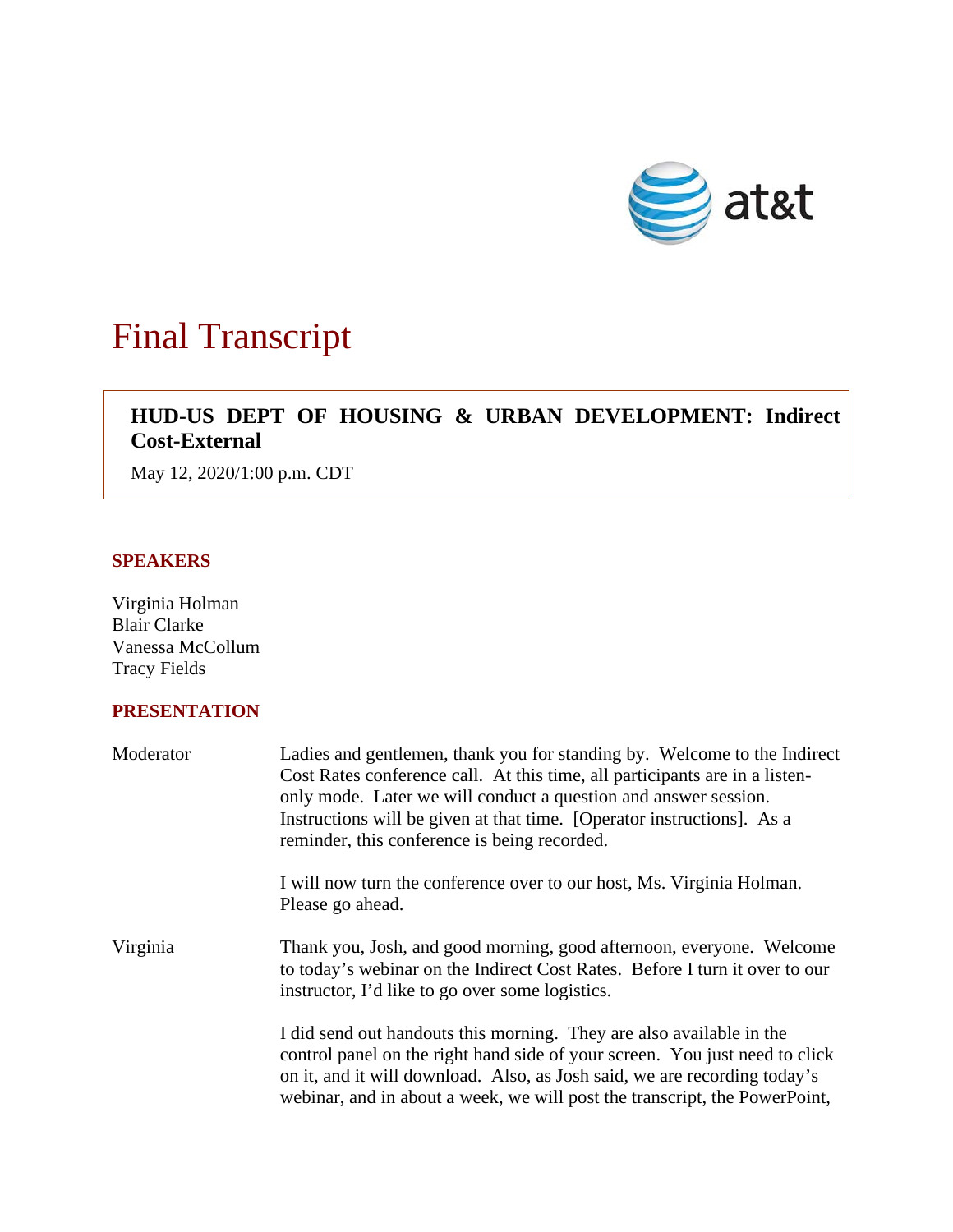and an audio replay number on HUD Exchange, and we will be telling you when that happens, but as I said, that's about a week away.

 end of the session, so remember what you want to ask. You can also ask of your screen, there's a box labeled questions. You just type in your Assuming there is time, your instructors will take questions, probably the questions a couple other ways. Again, on the panel on the right hand side question. There is staff watching those questions and will make every effort to answer them.

Later on, after the webinar is over, and at any time in the future, if you have a question or a comment send it to housing.counseling@hud.gov, and just put the webinar topic in the subject line so we can get it to the right person.

I don't know that we're going to have a discussion period, but should there be one, make sure that your phones are muted during that.

 in through GoToWebinar, you will be getting a certificate probably in about 48 hours. You need to keep that for your records so that you can have another record of that. One of the things that I did not mention is that if you registered and logged show someone that you have, in fact, taken that class because we don't

 Now, let me turn it over to Blair Clarke, who will be your instructor for today. Blair.

 Company. I will be walking you guys through the Indirect Cost Rates presentation today. We're going to talk a lot about indirect costs, but Blair Thank you, Ginger. Again, my name is Blair Clarke from Allmond and we're going to talk about cost principles in general, and then kind of narrow it down to indirect cost rates.

> how we determine whether cost is direct or indirect and how those costs minimis. Then, finally, we'll have an example for everyone to calculate So, I'm going to go over the cost principles, the total cost equation on how we determine cost, and then we'll get into the classification of costs and are classified. Then, we'll narrow it down into the actual indirect cost rates. We'll talk about negotiated indirect cost rates as well as the 10% de indirect cost expense using the 10% de minimis and the modified total direct cost method.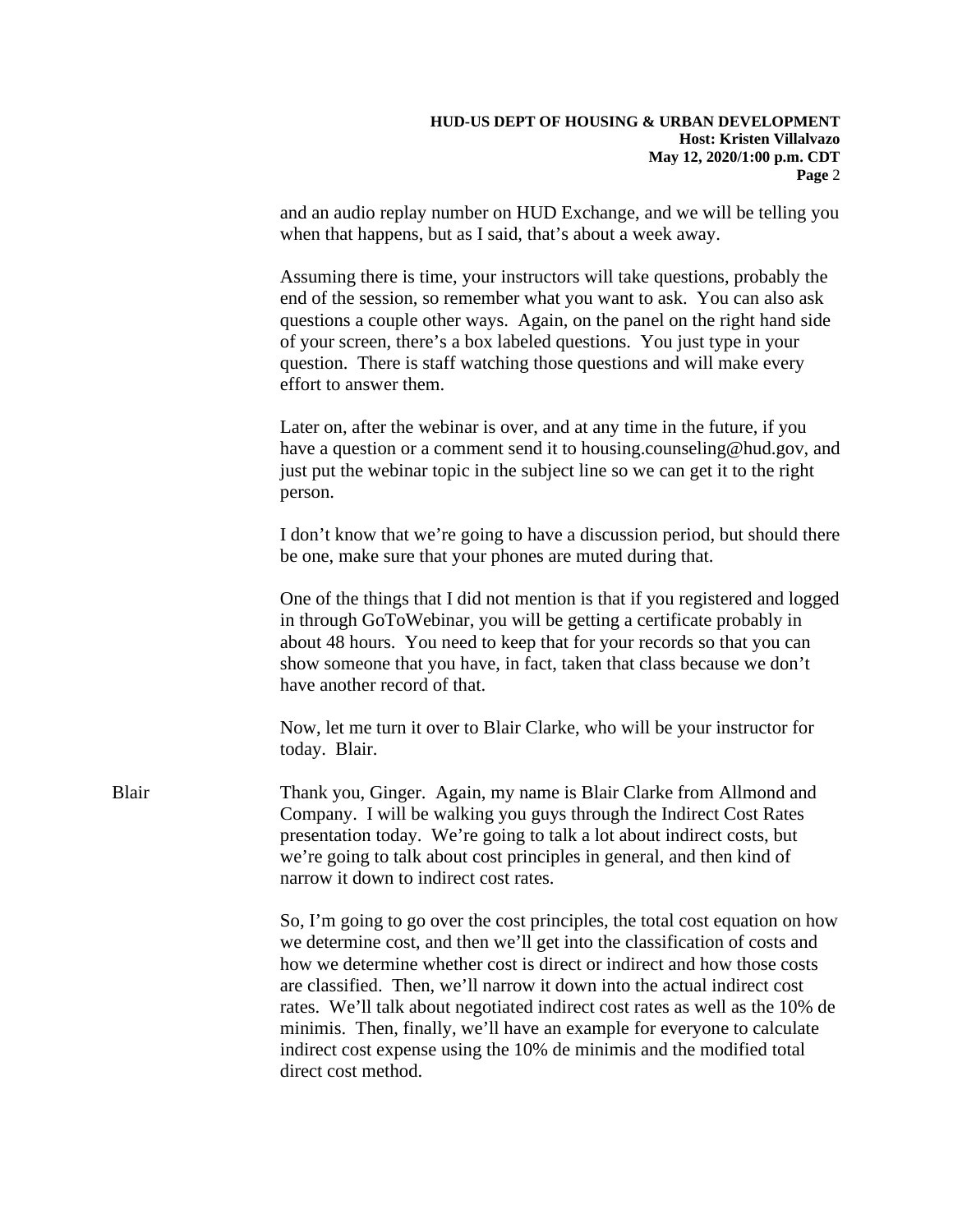So, we'll go through all that. Hopefully, you guys will learn a lot from particular. this presentation just about cost in general and indirect cost rates, in

So, again, our course objective for this course we will discuss the requirements for establishing the indirect cost rate for charging indirect expenses to the grant award, and hopefully, by the end of this, everyone will be an expert in all things indirect cost rates.

 Allmond and Company. I also have Vanessa McCollum with me as well. She will be answering your questions in the webinar in the text box. Again, my name is Blair Clarke. I'm the assistant project manager for

 lot about the Uniform Guidance and the cost principles that are stated in the Uniform Guidance. You'll also hear it referred to as a super circular So, let's start with a little bit of background first. OMB's Uniform Administrative Requirements, Cost Principles, and Audit Requirements for Federal Awards, this is commonly referred to as the Uniform Guidance. You'll hear me mention that a lot today. We're going to talk a as that it combined and superseded a bunch of different OMB circulars, A-87 and A-122, as well as a few others into one, giant circular that they call the super circular.

 computer as I reference to it a lot. I have it saved on my desktop. Whenever I have a question about anything related to grants or federal This is the overarching authoritative guidance for all federal awards issued by the federal government. This is a great resource to have saved on your awards, that's the first place I go to answer those questions or to get more information.

 about all things federal awards is going to be in this guidance. So, I highly advise everyone have a copy of it or have it bookmarked on your web browser because it's used a lot in all federal awards, not just for cost principles, not just for audit requirements. There are pre-audit rules, post-audit rules, pre-award, post-award, so everything you need to know

 Uniform Guidance that does happen is that it can be a little vague at times. It does reference, because it is for the entire federal government and all federal awards, it does leave some judgment up to the agencies actually Like I said, we're going to reference to it a lot today. One thing about the issuing the awards. So, when we have circumstances where we go over things about indirect costs, and it may be a little vague, we'll have the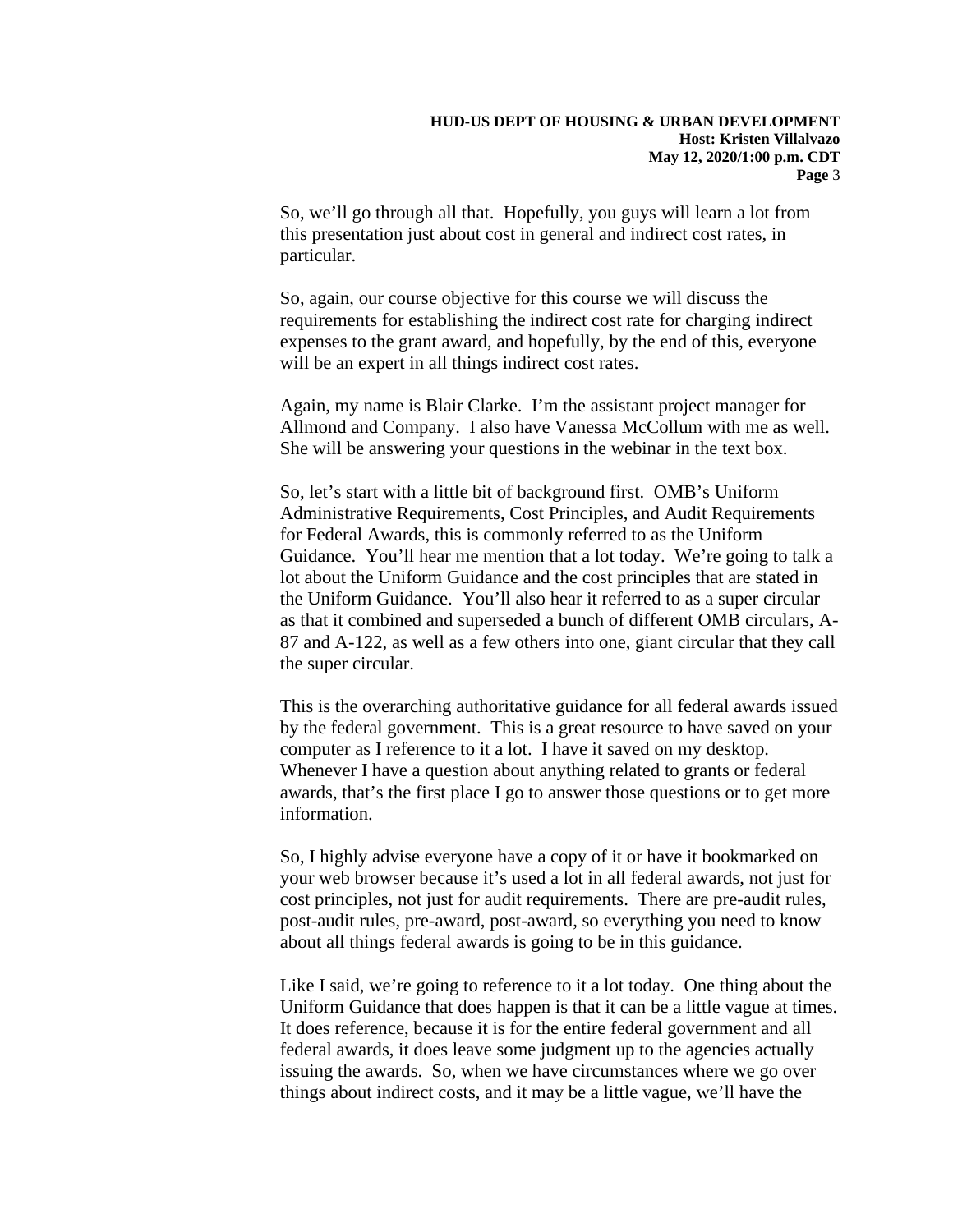actual housing counseling grant agreement to give a little bit more detail on things specific to housing counseling.

 Guidance that it can be a little vague because it's for fall federal awards, So, just kind of keep that in mind whenever going through the Uniform and you may have to go to the actual grant agreement to get a little bit more detail for the things that you're looking for.

 So, this is the section of the Uniform Guidance that we're going to talk the composition of costs, the actual total cost equation which is total cost parts of the equation, and we're going to talk about the factors that affect about the most today, Subpart E, Cost Principles. We're going to go over is equal to allowable direct cost plus allocable indirect cost minus the applicable credits. So, we're going to dive deep into each one of those the allowability of cost.

order for costs to be allocable indirect costs? One of those major factors is that cost must be necessary and reasonable, so we're going to talk about what makes cost reasonable, how we determine that cost is reasonable. We're going to talk about the allocable cost, allocable indirect cost. What are the standards that have to be met in

 decreased from total cost or decreased from allowable direct cost and allocable indirect cost in order to arrive at total cost. Then, we're going to talk about applicable credits, we're going to go over some examples like purchase discounts and refunds, those items to be

 allocable indirect cost in order to arrive at total cost. Then, we're going to get into the classification of cost. What does the Uniform Guidance have to say about determining whether costs are direct and determining whether costs are indirect. So, we'll go into those definitions for direct and indirect cost and some factors that we have to consider whenever considering cost to be direct or indirect.

You'll see a link there at the bottom as well. That link will take you to the actual Uniform Guidance webpage. Again, I have it saved down to my computer, so I highly advise going to that website, saving it to your bookmarks, saving it to your computers so that you can reference it quickly, and it is a fairly large document. It's about 100 or so pages, and it's little text and a lot of columns, so we left the references in here so that you guys can get to those sections or those paragraphs quickly so that you can reference those whenever need be.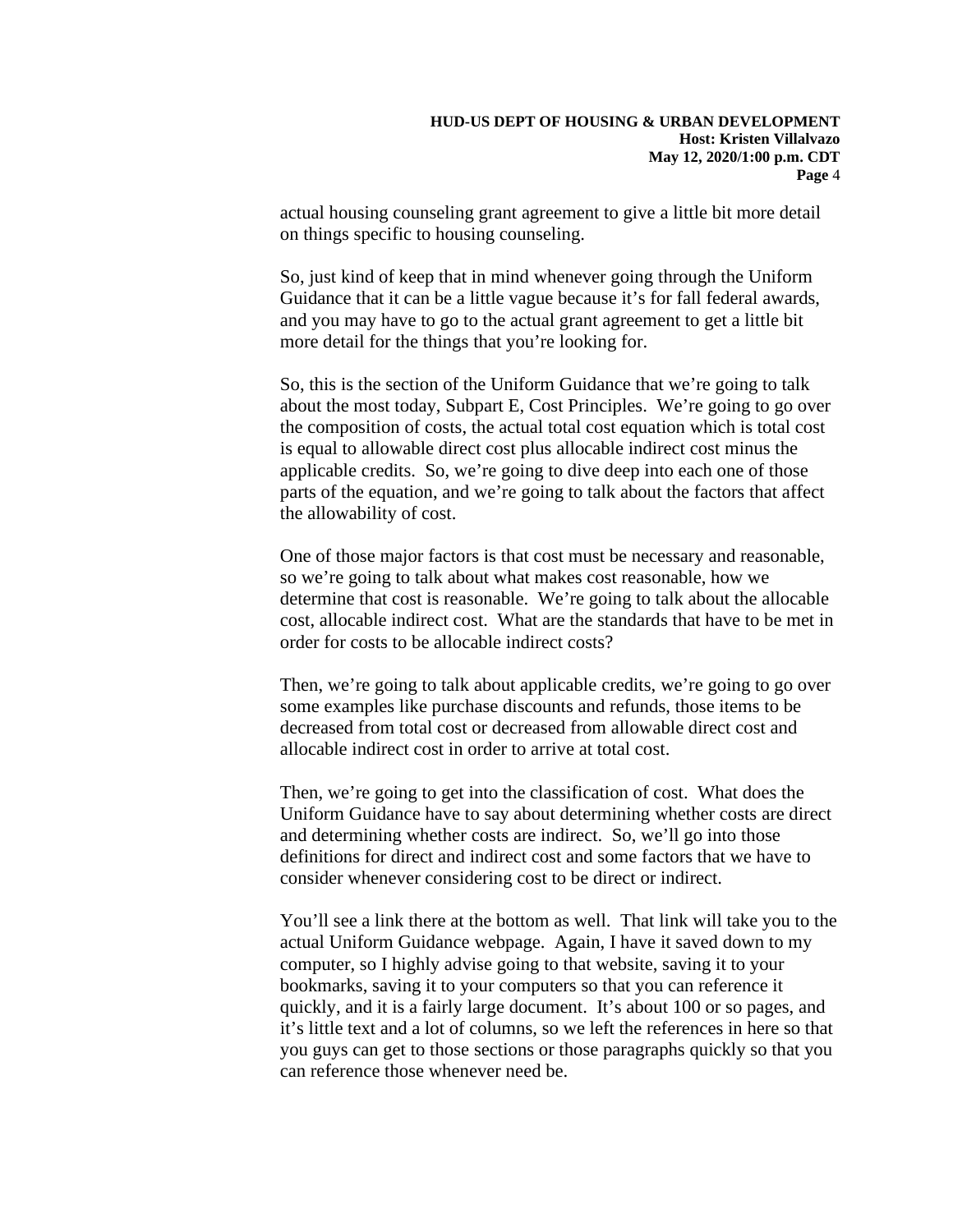So, let's talk about the composition of cost. Let's get into it. So, the total direct and allocable indirect cost less any applicable credits. We're going cost equation is total cost of the federal award is the sum of allowable to talk about each one of these sections today of the total cost equation. Allowable direct costs plus allocable indirect costs minus applicable credits.

Let's start with allowable direct costs. What are the factors that affect the allowability of costs? Cost needs to be necessary and reasonable for the performance of the federal award and be allocable thereto under these principles. When it says thereto under these principles, it's referencing the Uniform Guidance, but note the words in bold there, cost must be necessary and reasonable for the performance of the federal award. So, in order for costs to be allowable and be direct, these costs have to be incurred, and they must be necessary and reasonable.

 So, if it's reasonable, we're talking about cost/benefit analysis. Would a knowledgeable, prudent person determine that this cost is also reasonable? knowledgeable, prudent person determine that this cost is also reasonable? We're going to talk a little bit more about reasonable in a second, but necessary and reasonable is a key determination in determining whether costs are allowable and direct.

 So, for these, if there any exclusions not only in the Uniform Guidance, but also in the actual federal award, in the federal grant agreement, if there Cost also needs to conform to any limitations or exclusions set forth in these principles or in the federal award as to types or amount of cost items. are exclusions, if there are limitations, costs must conform to those in order for it to be allowable.

 order to be allowable. One example of a limitation of amount is just the grant award. How much is the grant award for? Any cost above that grant award is not allowable. That's a limitation of amounts. There may be some ineligible cost outlined in the grant agreement. Cost must conform to these limitations in

 entity. So, consistency is key. You'll hear that word a lot throughout the entity. There shouldn't just be a policy and procedure in place for time There should be a uniform, consistent policy and procedure for time and Costs must also be consistent with policies and procedures that apply uniformly to both federally-financed and other activities of a non-federal slides today that policies and procedures must be consistent throughout the and attendance, for calculating just HUD Housing Counseling costs.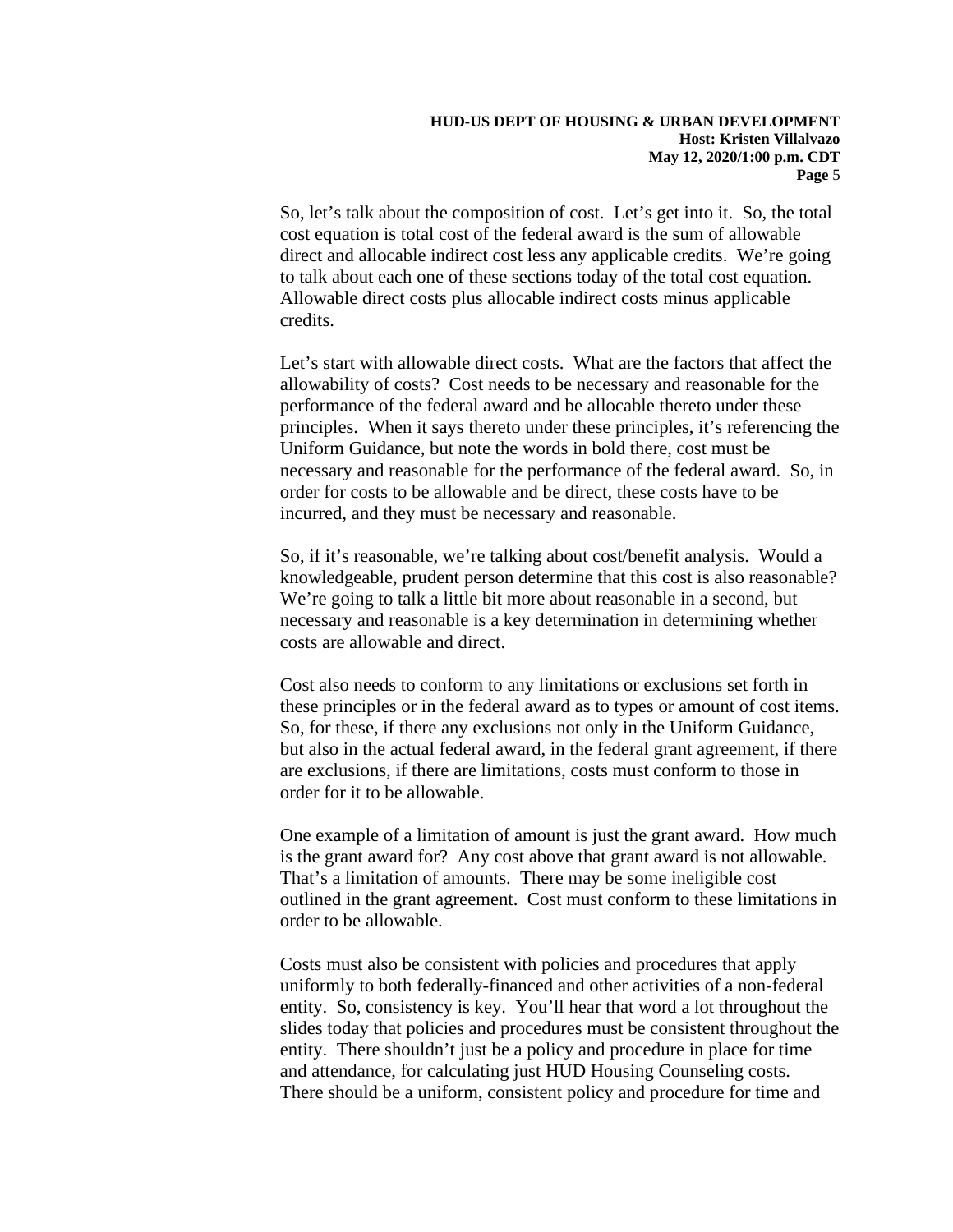attendance across the entire entity. So, consistency is a key word that you'll see a lot today, but things must be applied consistently across the non-federal entity.

 Here it is again. Be according to consistent treatment. A cost may not be assigned to a federal award as direct cost if any other cost incurred for the same purpose in like circumstances has been allocated to the federal award as indirect cost. So, that's saying we must be consistent in our treatment of assigning cost as either direct or indirect.

 If we have a cost that we determine is direct, and if we determine that that indirect. It must be consistent. It must always be determined direct, or it musts always be determined as indirect. It cannot go back and forth in those costs, and we won't want to double count those cost amounts in our cost is the same in the same circumstance, you can't switch it to being different periods. That will cause us to start double counting some of award.

Cost must also be determined in accordance with generally accepted accounting principles, otherwise known as GAAP. So, costs must be in accordance with the GAAP rules. If it does not follow GAAP, then costs cannot be allowed. Note that this is an exception for state and local governments and Indian tribes.

 incurred cost in order to meet a matching requirement or a cost sharing agreement for one federal award, that cost cannot then be turned around Costs also must not be included as costs if they're used to meet a cost sharing or matching requirement of any other federally-financed program in either the current period or the prior period. So, if there's been an and charged to another federal award. It cannot be charged to HUD.

 So, if you have a cost expense that you incurred in order to meet cost federal award, so that's important. sharing requirements, that cost cannot then go be refunded for another

 documented. This is an important one for us as accountants and as Finally, the last factor for allowability is that costs must be adequately auditors that all costs are adequately documented. You must have supporting documentation for all costs, for all reported costs, whether that's invoices, receipts, timesheets, or personnel activity reports. All costs that are being incurred must have supporting documentation.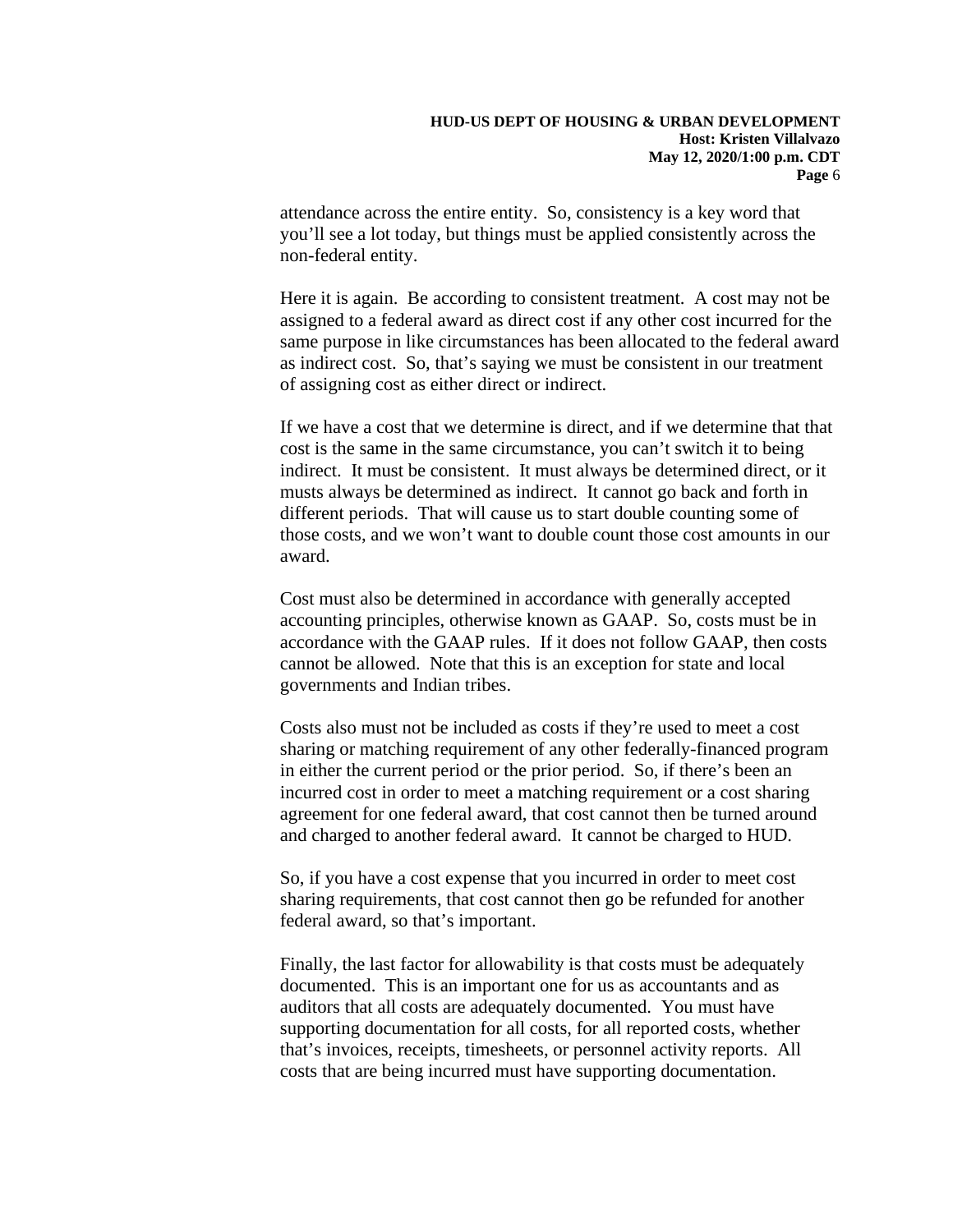#### **Host: Kristen Villalvazo HUD-US DEPT OF HOUSING & URBAN DEVELOPMENT May 12, 2020/1:00 p.m. CDT Page** 7

 musts be readily available as well. It should be always be readily a supporting documentation. That cost should be readily available. It should come in a couple weeks or a week or so just to compile it to be sent One thing that's not on here that's also important is that documentation available. If requested, then it shouldn't take two, three months to provide over, but that supporting documentation should be always be readily available so that when it's requested it can be turned in in a timely manner.

 Let's talk about reasonable costs. One of our key factors for determining let's see what the Uniform Guidance has to say about reasonable costs. A which will be incurred by a prudent person under the circumstances prevailing at the time the decision was made to incur that cost. whether a cost is allowable is that costs are necessary and reasonable. So, cost is reasonable if, in its nature and amount, it does not exceed that

 then fine. So, there's a little judgment involved in that, but you can So, if a knowledgeable, prudent person in that same scenario, in that same circumstance would determine that this cost is reasonable, then that cost is determine that if a cost is incurred for \$100, and it has the same output as something that costs \$1,000, that may not determine to be reasonable. If you can get the same output from \$100 as you could from \$1,000, then a knowledgeable, prudent person would consider that to be unreasonable. So, you want to make sure that all costs are determined to be reasonable.

 That's the first part of our equation of direct allowable costs. The next involved are chargeable and assignable to a specific federal award or cost part of our equation is allocable indirect costs. Let's talk about what allocable indirect costs are. Allocable costs are costs that are allocable to a particular federal award or other cost objective if goods or services objective.

 entity to run, but the specific part of it is chargeable to the federal award. So, in this case, a specific part of it is chargeable to housing counseling, and that cost is assignable or chargeable to the federal award. So, there are standards that have to be met in order for costs to be allocable. These are costs that may be incurred for the operation of the

 and that cost is assignable or chargeable to the federal award. Let's talk about the standards that have to b e met. The first one is that the cost is incurred specifically for the federal award. This is a cost that was incurred and was necessary for the performance of the federal award. Also note that the cost benefits both the federal award and other work of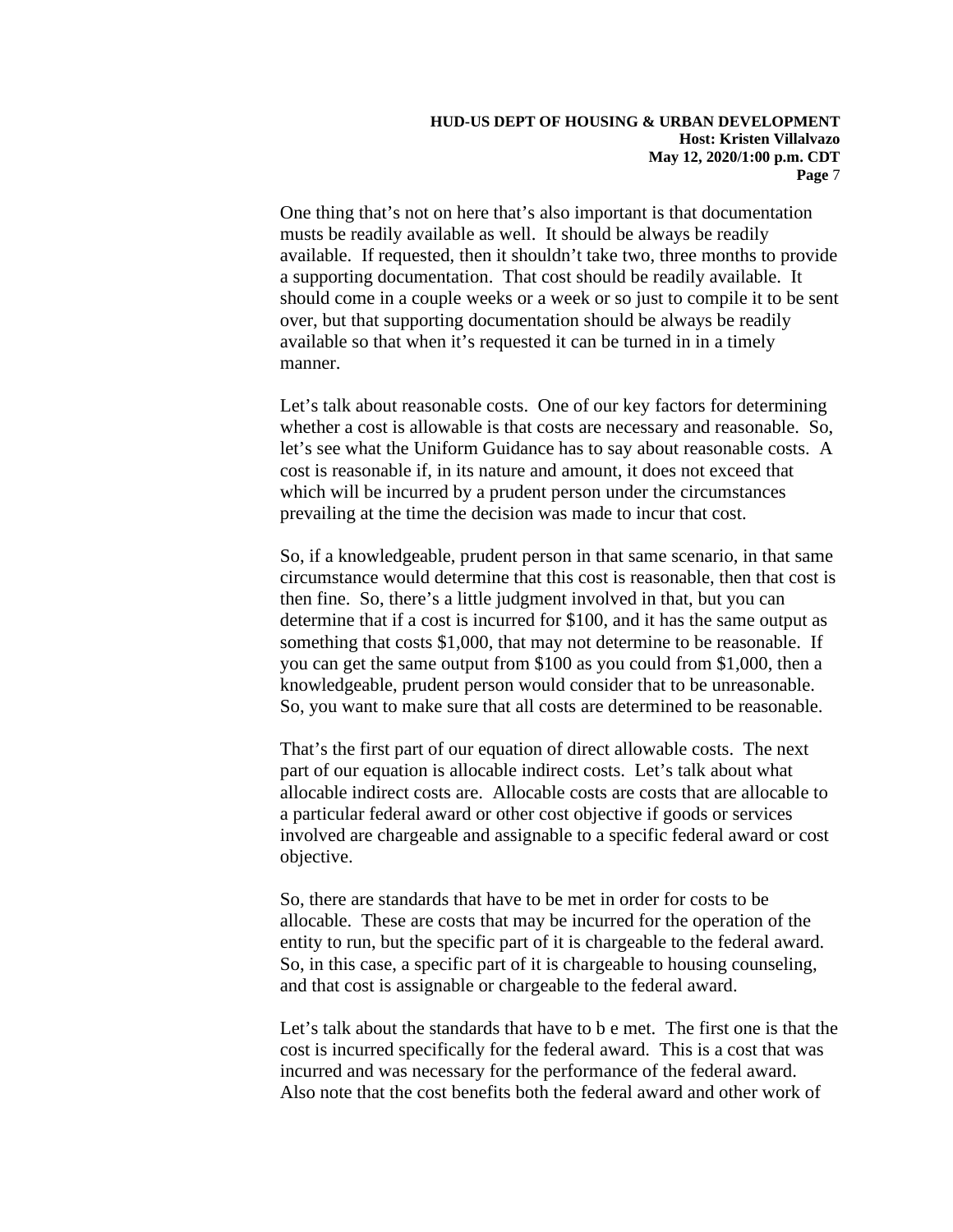assignable to HUD, but maybe another part of that cost is incurred for another or other work of the entity or other operations necessary for the the non-federal entity. So, this is cost that's not just—part of it is entity to run, but note, it can be distributed in proportions that may be approximated using reasonable methods.

 There has to be some reasonable method for determining that 25% of this is chargeable to the federal award. If you're going to say that a cost is chargeable to HUD, and say 25% of this is specific to this federal award, it must have a reasonable method for determining that amount. These amounts cannot just come out of thin air.

Then, our last part, cost is necessary for the overall operation of the nonfederal entity and is assignable in part to the federal award in accordance with principles in this subpart.

 housing counseling or assignable to a specific federal award. These are Again, this is a cost that may be necessary for the entire entity to run. This cost is necessary for the supervisors. These supervisors are required for our entity to run its overall operation, but a part of it is assignable to the standards that have to be met in order for costs to be allocable.

 or indirect costs. In this case, we're talking about a decrease to our total Then, the last part of our equation is minus applicable credits. So, what are applicable credits? Applicable credits are receipts or reduction of expenditure-type transactions that reduce expense items allocable to direct allowable or allocable costs.

 discounts. If you receive an invoice for \$10,000, and it's a direct allowable cost, that's fine, but if there's a purchase discount that says you advantage of that discount, you must then reduce that credit to your total cost. So, your total allowable cost or your direct allowable cost would be So, what are some examples of that? It's talking about purchase can get 2% off if you pay this invoice within ten days, and you take \$10,000 minus your applicable credit of \$200. So, that's one example that has to be followed in order to arrive at total cost.

Other examples may be rebates or allowances, insurance refunds, adjustments of overpayments, so if you had an overpayment, you cannot charge the federal award that overpayment. You must make the adjustment to what actually was paid.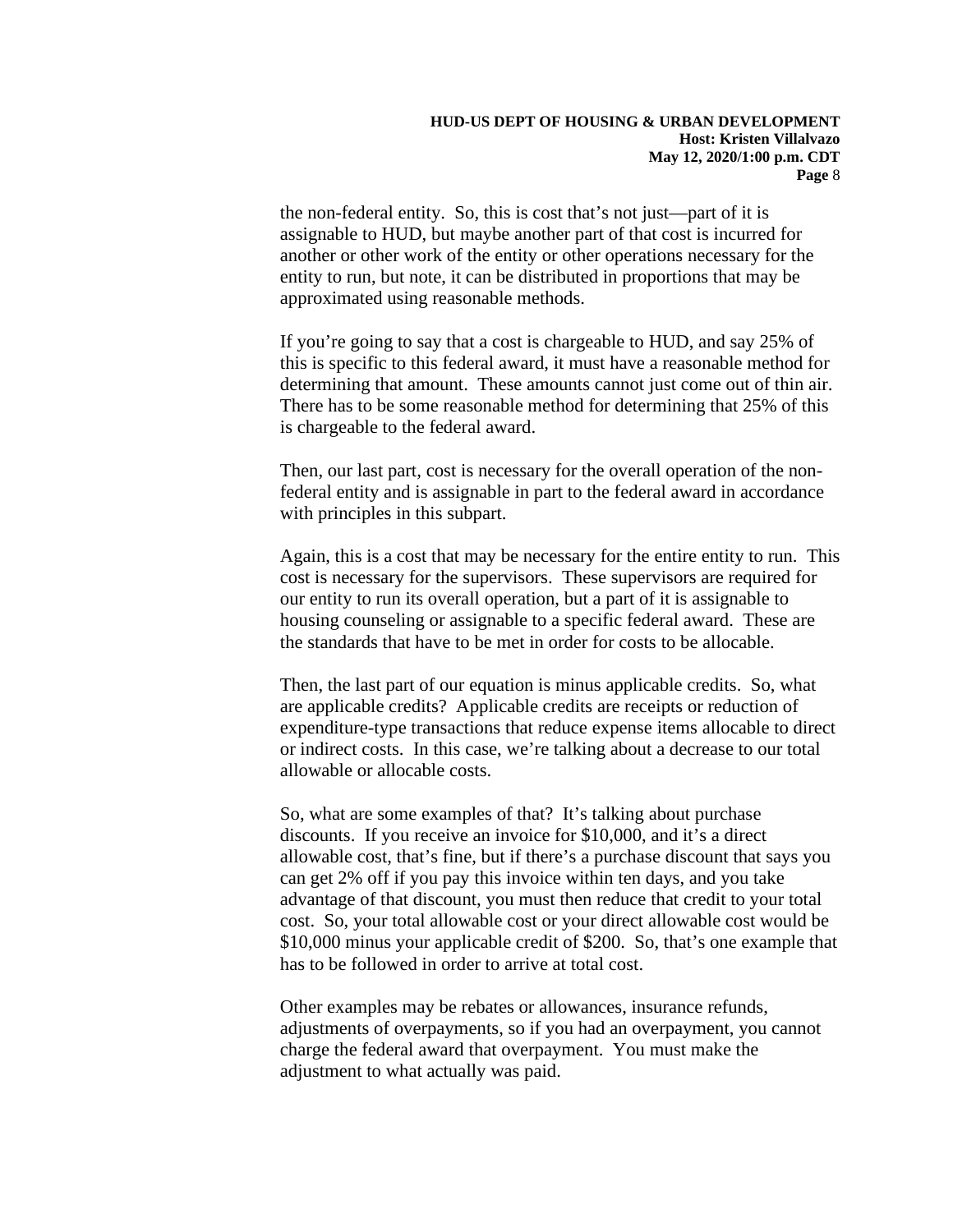Same thing with erroneous charges. Do not charge the erroneous charge to HUD or to housing counseling to your federal award. You must make that adjustment to show the correct amount that was actually paid.

 classifying cost as either direct or indirect. That takes care of our total cost equation. You have total cost is equal to allowable direct costs plus allowable indirect costs minus the applicable credits. Now let's see what the Uniform Guidance has to say in terms of

 Let's start off with the definitions. The definition for direct cost is cost cost objective or for one particular award. These costs were incurred just that can be identified specifically with a particular final cost objective, particular award, project, service, or other direct activity of an organization. So, these are costs that are incurred specifically for one final for that purpose of fulfilling that award or that cost objective.

 line with just one cost objective or one federal award. They affect Let's look at indirect costs. Indirect costs are costs that have already been incurred for a common or joint objective. These are costs that have multiple cost objectives. They affect maybe multiple federal awards, maybe multiple cost objectives for the entity. These costs cannot be readily identified with a particular final cost objective. So, they're not in multiple avenues, multiple final cost objectives.

 be classified as indirect. So, a cost may be direct in respect to some specific service or function, but indirect in respect to the federal award or So, how do w e determine those? Let's see what the Uniform Guidance has to say in terms of classifying these costs. It notes that there is no universal rule for classifying certain costs as either direct or indirect. The Uniform Guidance cannot just give you a list of things to say all these costs should always be classified as direct, or all these costs should always final cost objective.

 considered to be direct, but it's possible that they are considered to be there is no universal rule for determining that. All these costs are considered and always classified as direct, and all these types of costs are always considered indirect. It doesn't operate like that, so we'll have to determine, we'll have to use some judgment in order to determine that. So, you may have a situation where in your entity these costs are indirect in respect to the federal award or to a final cost objective. So,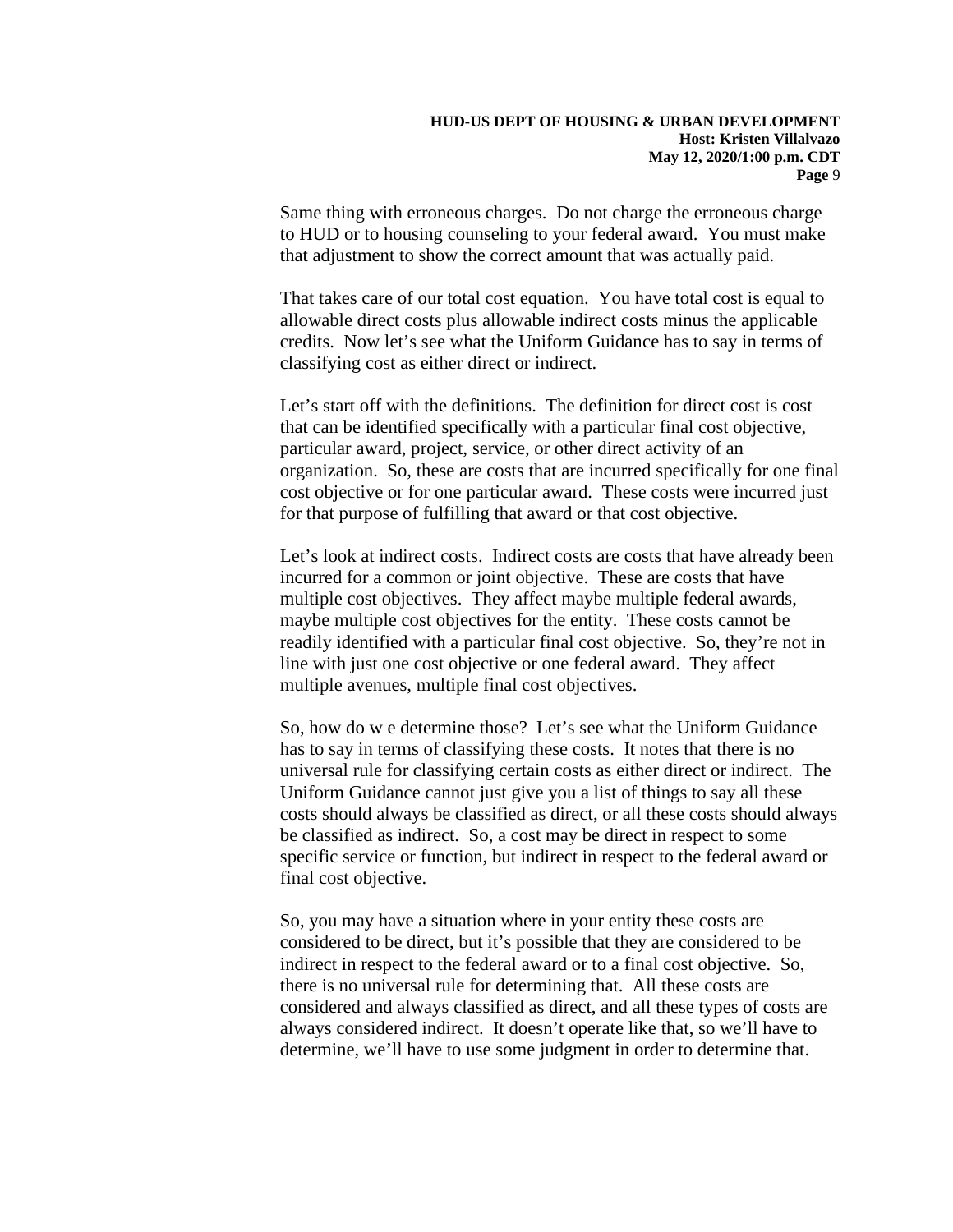Note that at the bottom, it is essential that each item of cost incurred for word consistently—in like circumstances either as direct or as indirect the same purpose be treated consistently—there's that word again, key costs in order to avoid possible double charging of the federal award.

 applied to those costs to the federal award so that you avoid double charging your awards. Again, if you're going to determine that something is direct, the cost is direct for this federal award, for this purpose, you cannot then turn around and say that same cost is indirect. There must be some consistency

 which may be classified as indirect in all situations, so this is the Uniform Because of the diverse characteristics and accounting practices of nonprofit organizations, it's not possible to specify the types of costs Guidance telling you again that because the cost of the characteristics and accounting practices of costs may be different across all non-federal entitles, it cannot determine just one list of things that should always be determined as indirect, that should always be determined as direct.

 So, again, that's when the federal guidance gives a little leeway to the actual federal award to determine what may be determined as direct or indirect.

 So, the next bullet says identification with the federal awards rather than the nature of the goods and services involved is the determining factor in distinguishing direct from indirect cost to federal awards. So, that's when grant agreement to see what it says about whether cost should be services of the entity, but how it relates to the federal award. you have to go to the actual federal award, the actual housing counseling determined as direct or indirect, not so much the nature of the goods and

 joint objective, and they're necessary for an entity to run. So, officer Some typical examples we listed here that are usually typically indirect costs are depreciation on buildings and equipment, the cost of operating and maintaining facilities, general and administration expenses like officer salaries, personnel administration, and accounting. So, these meet those standards that we talked about earlier where they aren't directly affected by the performance of a federal award, but they're incurred for a common salaries, accounting, administration, these are things that are necessary for an entity to operate, but they're also allocable to the award.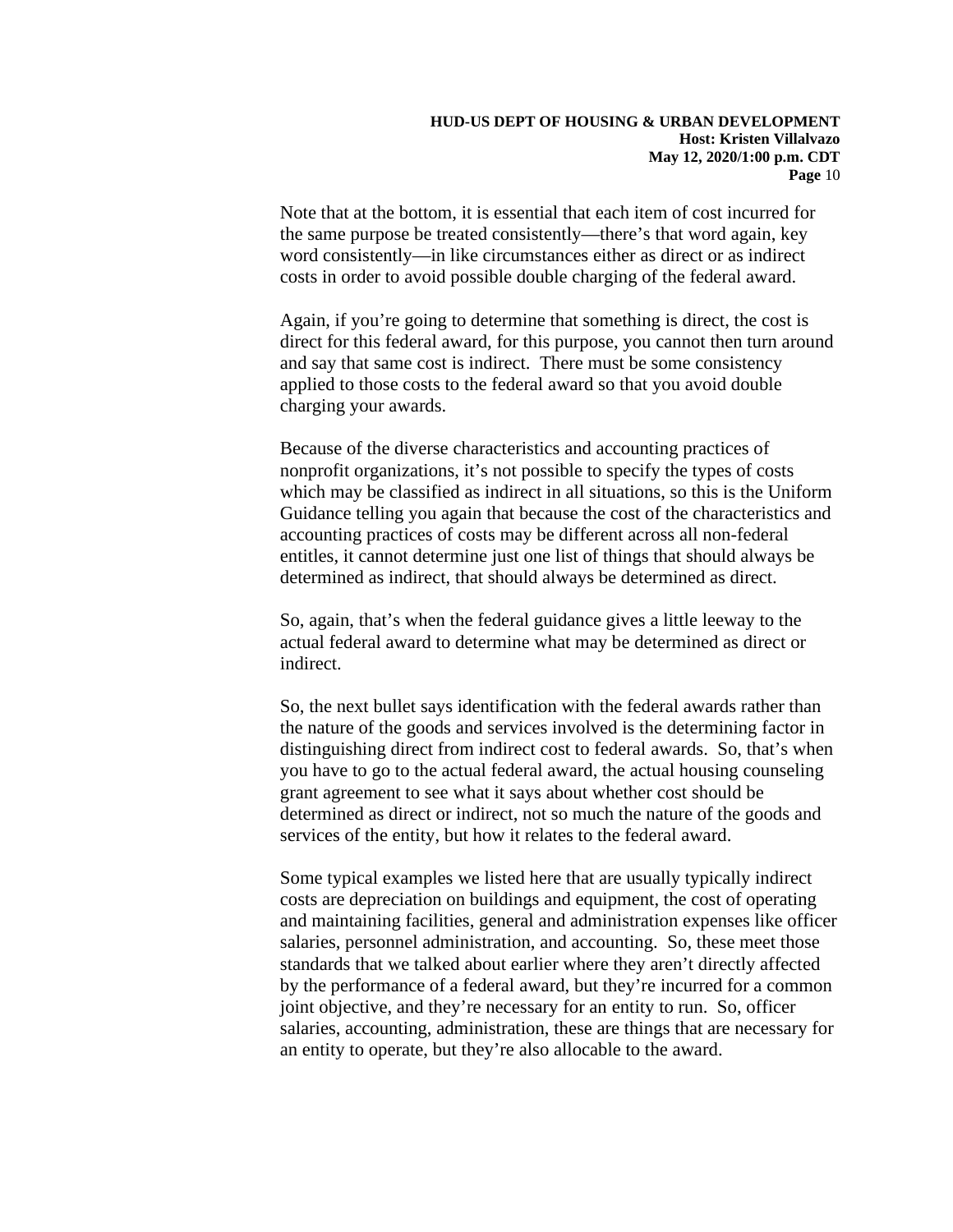see what it has to say about indirect cost rates. So, HUD will respect cost Let's go into a little more detail about housing counseling, in particular. So, we pulled the FY '19 grant agreement at Section 9 about price. Let's classifications determined in a dually-approved negotiated indirect cost rate agreement or cost allocation plan. We're talking about a NICRA in this situation. Some of you may have heard that word before. We're going to talk about it a lot today.

A negotiated indirect cost rate agreement or a NICRA, this is an agreement that is in place that is negotiated between a cognizant agency and the entity to determine that these costs are determined to be indirect, or this rate is approved to be indirect. HUD is saying that it will respect that if you have a NICRA in place, HUD will respect the cost classification determined in that NICRA.

HUD may require applicants to provide supporting documentation supporting classification of direct and indirect costs. So, if you have a NICRA in place or plan on using a NICRA, you must submit that in your application to provide supporting documentation of the classification of direct and indirect costs.

 Also, if grantee intends to charge indirect costs to its award, the grantee's application must clearly state the rate and distribution base it intends to use. So, in the NICRA it will have the rate that you're going to use, and it will have the effective period that rate is available for, and then they'll also note the distribution base in the NICRA as well, so whenever you're doing your application for your award, if you intend on charging indirect costs, you must submit that NICRA as supporting documentation for the classification and for the rate and distribution base.

 agreement. It is an estimated indirect cost rate that is negotiated between a Let's talk about the NICRA and the 10% de minimis rate in a little bit more detail. Like I said, a NICRA is a negotiated indirect cost rate federal cognizant agency and a grantee. So, a cognizant agency works with a grantee to determine that this is what is reasonable and estimated to use for your indirect cost rate.

 The NICRA would define the indirect cost rates for each applicable those rates. They'll say all direct costs times the indirect cost rate or all program as well as base costs at which the rates are calculated. So, not only does it have the rate in there, it has the base for how to calculate direct costs excluding certain expenses like equipment or capital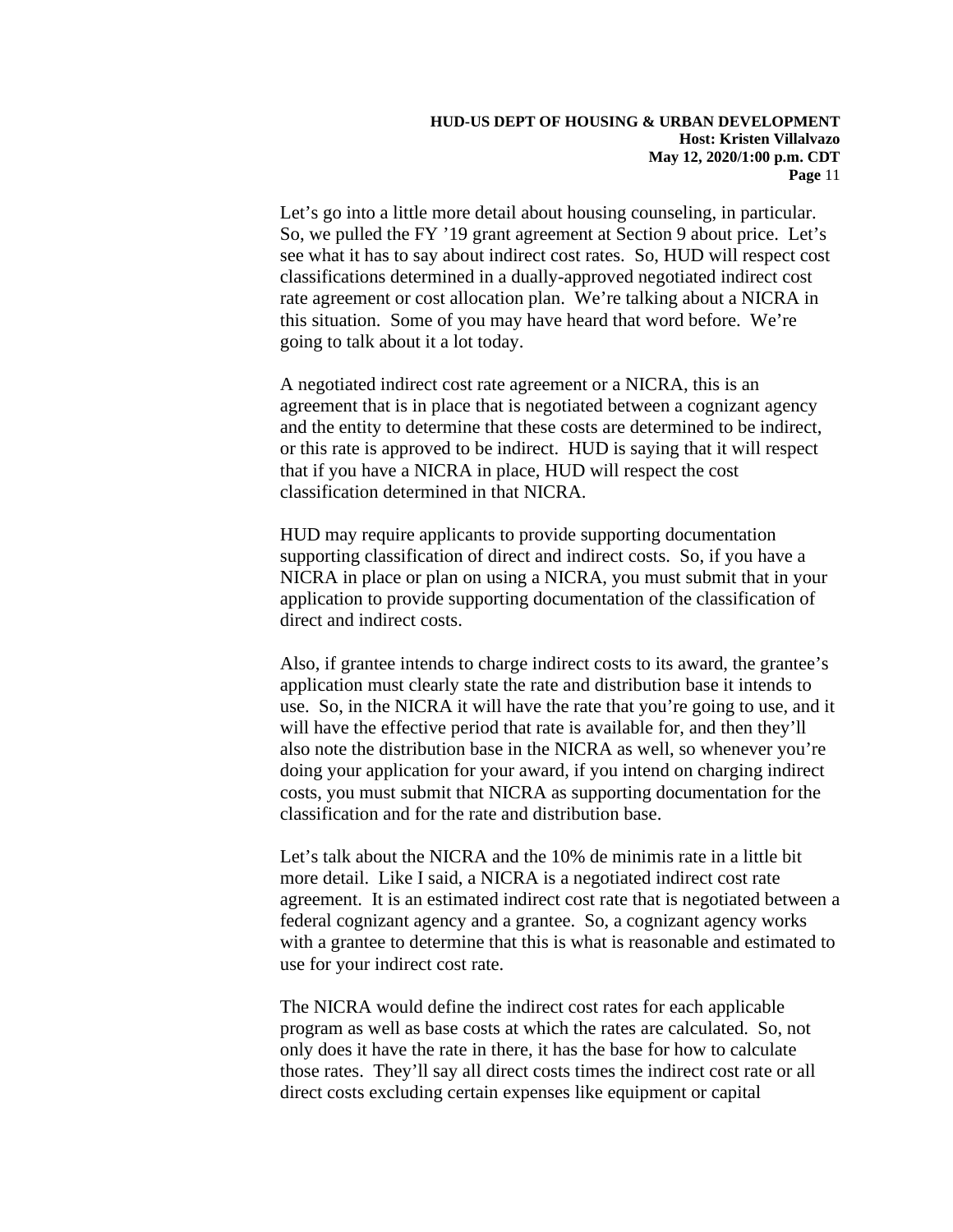base cost for what you're supposed to use in order to calculate that rate. expenditures is the one I've seen the most common, but that gives you the

 million in direct federal funding per year may not claim indirect costs until order to charge indirect costs. You're not eligible for that 10% de minimis. You must have a NICRA in place from a cognizant agency in Let's continue on in the grant agreement about what it has to say about NICRAs. State and local government grantees who receive more than \$35 it receives a negotiated rate from a cognizant agency meaning if you are a state and local government grantee, and you receive more than \$35 million in direct federal funding each year, you must have a NICRA in place in order to charge indirect costs.

 On the other side, state and local government grantees who receive less than \$35 million in direct federal funding per year, they can either elect to modified total direct cost, or MTDC. We're going to talk about it in a minute. We're going to go over an example how to calculate that MTDC complete a NICRA or choose to use the 10% de minimis rate of the and charge the 10% de minimis rate, but state and local government grantees who receive less than \$35 million in direct federal funding per year can either elect the NICRA or the 10% de minimis.

Let's talk about the 10% de minimis now. In the Uniform Guidance, it states that any non-federal entity that has never received a negotiated indirect cost rate may elect to charge a 10% de minimis rate—a de minimis rate of 10% of modified total direct cost which may be used indefinitely.

 time, you must continue to use a negotiated indirect cost rate. It cannot always continue to use a NICRA, but if you elect to use the 10% de So, that's saying if you have never had a NICRA in place, then you can elect in your application, you can elect to say that you want to use the 10% de minimis rate. However, if you have received a NICRA at any point in flip-flop back and forth. Once you have a NICRA in place, you must minimis, then you can use that rate indefinitely.

 minimis rate: state and local governments and Indian tribes receiving over Just to recap, these are the entities that are ineligible to use the 10% de \$35 million in direct federal funding per year and non-federal entities who have had at any time a negotiated indirect cost rate or approved cost allocation plan.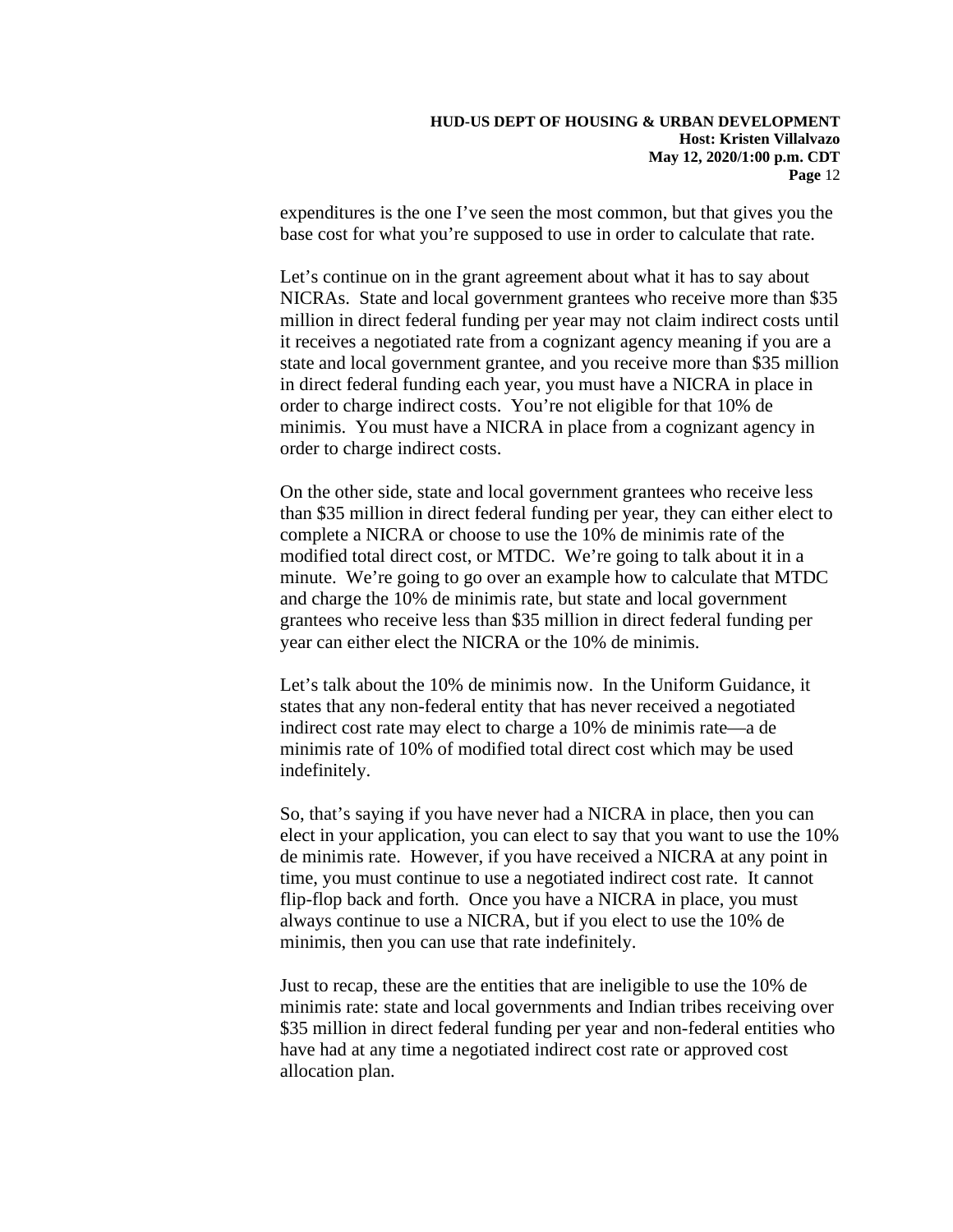Now, let's get into actually calculating that indirect cost expense, and we're going to use the 10% de minimis of the MTDC or modified total direct cost method. So, this is a little tricky. We have some examples in here to show you, but let's talk about what the MTDC is.

 In the Uniform Guidance, it states that the modified total direct cost means all direct salaries and wages, all applicable fringe benefits, materials and applicable to the MTDC. supplies, services, travel, and the first \$25,000 of each subaward. Note, that's a big one there, the first \$25,000 of each subaward is only

little bit clearer. The MTDC excludes equipment, capital expenditures, and the portion of each subaward in excess of \$25,000, so only that first \$25,000 can be used in calculating your indirect cost expense. Again, that's a little tricky, so we're going to walk through an example that hopefully will make that a

little bit clearer.<br>We're going to actually calculate that modified total direct cost in order to calculate our indirect cost expense. You see in the example here for our three subgrantees: Subgrantee A, Subgrantee B, and Subgrantee C. example foundation, to the left you have our line items: direct salaries, fringe benefits, travel, supplies, and marketing. Then this grantee has

\$25,000 each, but you see Subgrantee C has an approved budget of \$25,000 each, but you see Subgrantee C has an approved budget of \$50,000, so we have a total approved budget of direct costs for \$275,000. They submitted an approved budget of \$120,000 for direct salaries, \$35,000 for fringe benefits, \$10,000 for travel, \$10,000 for supplies and marketing. Subgrantee A and Subgrantee B have an approved budget of Subgrantee C, only the first \$25,000 of Subgrantee C is eligible to be used to calculate our indirect cost expense.

 for subawards. So, let's go and calculate the actual MTDC. So, the entire \$120,000 can be taken for direct salaries, the entire \$35,000 for fringe \$50,000 approved budget. In order to calculate our indirect cost expense for the grant, we can only use \$25,000 of that direct cost. In that case, we have to apply the MTDC, the modified total direct cost, so we go back to our definition, the MTDC includes all direct salaries and wages, all fringe benefits, travel, supplies, marketing, and the first \$25,000 benefits, the entire \$10,000 for travel, the entire \$10,000 for supplies and marketing. Subgrantee A and Subgrantee B can take the full \$25,000 that they were approved, but note Subgrantee C can only take \$25,000 of their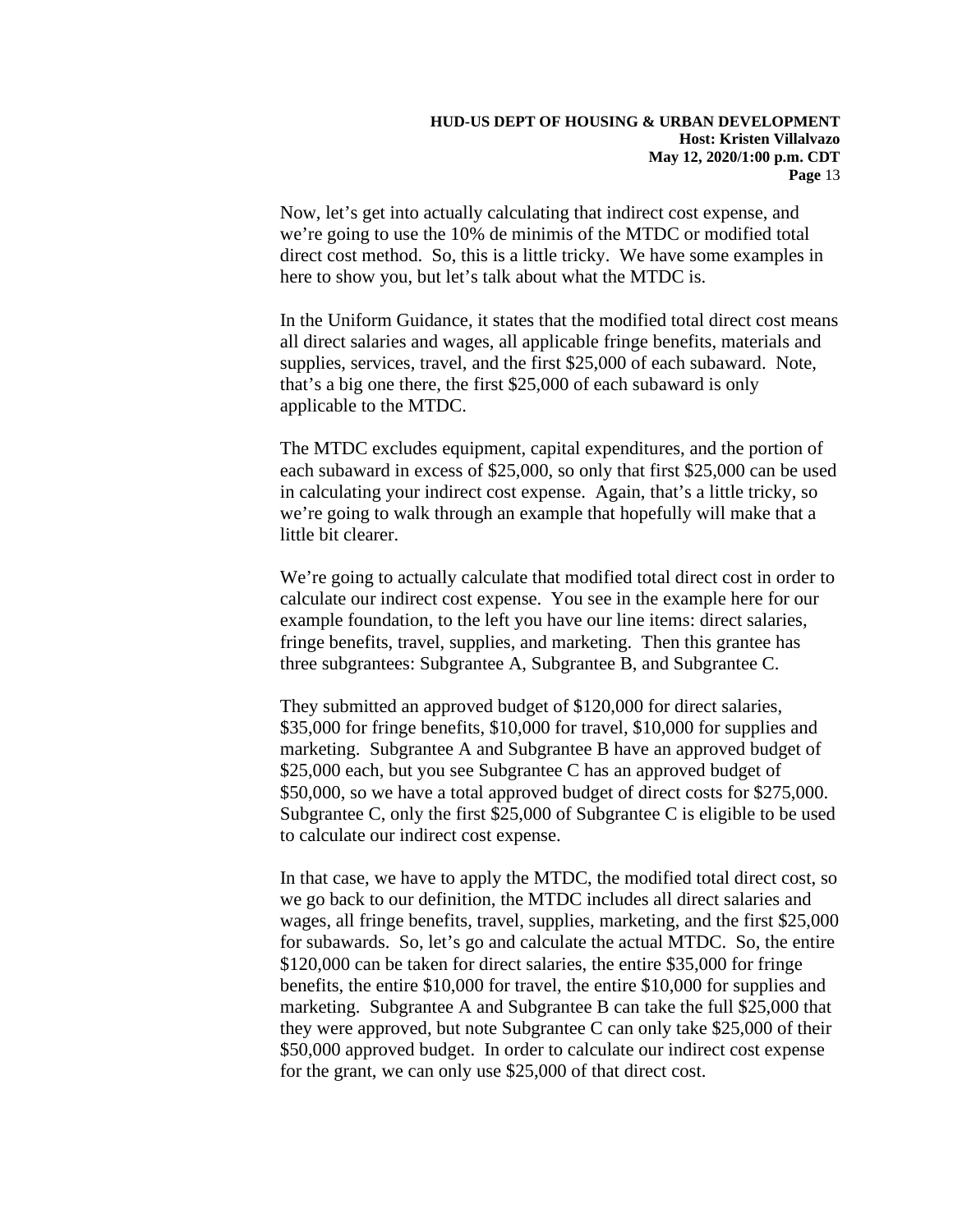So, you see our total MTDC is \$250,000, whereas our total direct cost is \$275,000. Now that we've calculated our MTDC, let's calculate our indirect cost expense using the 10% de minimis.

 You'll see in our approved budget the \$275,000 for total direct cost, but our MTDC was \$250,000, so we must take 10% of the \$250,000 in order to arrive at our total indirect cost which is \$25,000. Note that we did not take 10% of the \$275,000. That would be incorrect. You must use the modified total direct cost in order to calculate our indirect cost expense.

You'll see in step 3, again, we have our total cost equation: total allowable direct cost plus allocable indirect cost is equal to total cost. So, we had a total direct cost of \$275,000, but our indirect cost was only 10% of \$250,000, so we only had indirect costs of \$25,000 to get to our total cost of \$300,000, so that's an example of the approved budget.

they'll help for you guys as well. Let's walk through another example. Like I said, it's a little tricky. It took me some time to understand it. These examples help me. Hopefully,

 for a total expenditure summary. We have our grantee name of ABC through March 31, 2019. You'll see here the same line items that we had amounts for the approved budget of \$120,000, \$35,000, \$10,000, \$10,000, Let's look at an actual expense report, so here we have a quarterly report Foundation, and this is their current reporting period of January 1, 2019 in the prior example, the direct salaries, fringe, travel, supplies, and marketing, and then we have our three subgrantees there as well. Same \$25,000 for A and B, and then \$50,000 for C.

If you look at the third column to the right, you'll see your prior period expenses. This agency already expensed some expenses from their line items already, so let's take a look at that. We have \$51,000 for direct salaries, we have \$9,000 from fringe benefits, Subgrantee A had \$3,000, Subgrantee B \$9,100, and Subgrantee C had \$12,000 in expenses. We didn't have anything for travel, and nothing for supplies and marketing.

You'll see here our total direct cost was \$84,100 for our total direct cost. In order to calculate our indirect cost, we took 10% of the \$84,100. You can't see it all the way because the box is in the way, but 10% is our indirect cost expense of \$8,410. So, we were able to use all those expenses that were incurred for that period, so none of the subgrantees went over \$25,000.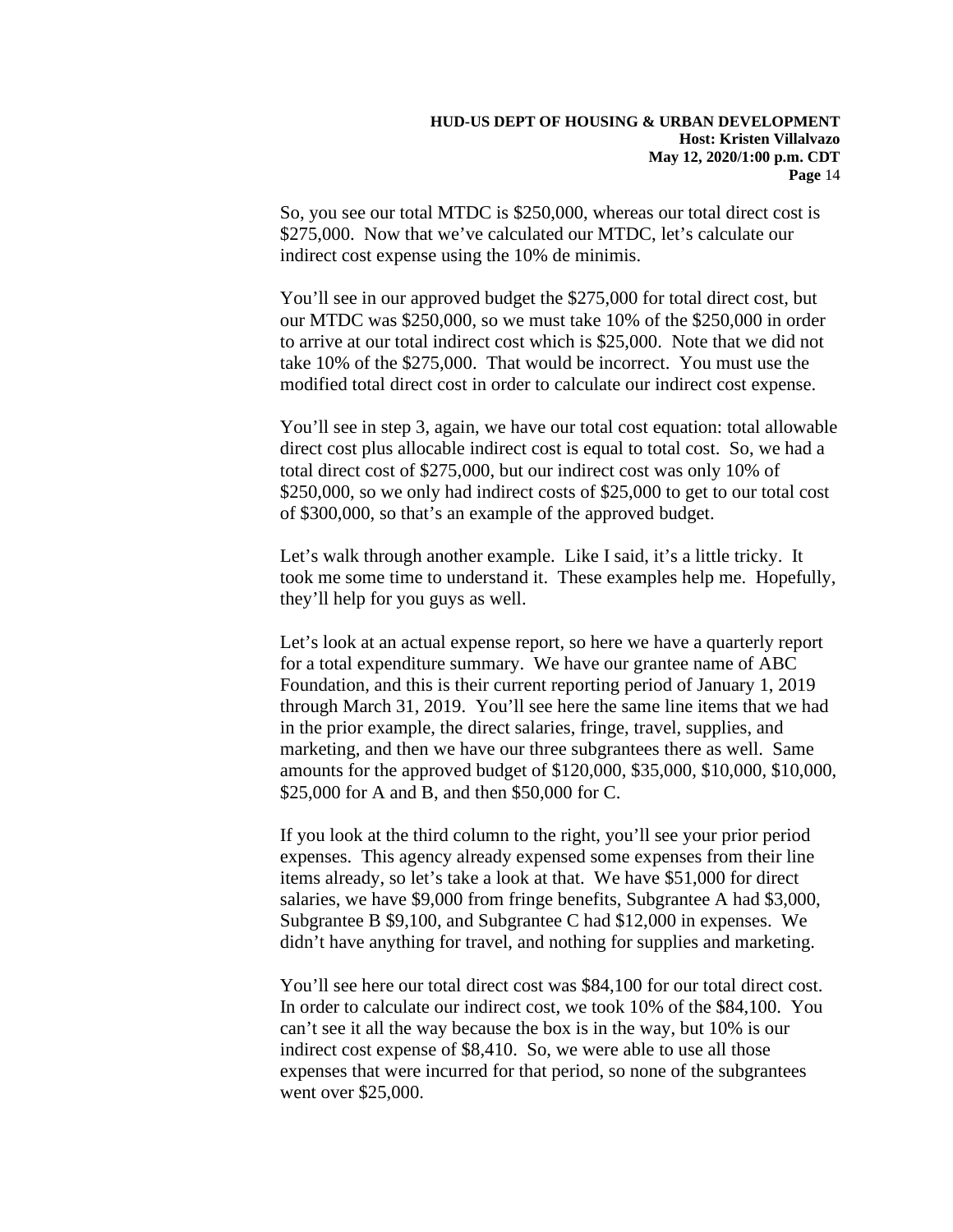expenses, so we have \$6,000 for direct salaries. We had \$1,500 for fringe Subgrantee A used \$3,600, Subgrantee B \$9,000, and then you see for You look at the column to the left of that, we have our current period benefits, again zero for travel, zero for supplies and marketing. Subgrantee C they're expensing \$14,500 in the current period.

 modified total direct cost in order to calculate our indirect cost expense for have our current period MTDC. So, again, the Uniform Guidance says we But wait, we can only use the first \$25,000. Now, we have to calculate the this period. Let's go to the column to the left of that. You see in blue, we can take all the direct salaries, all the fringe benefits, all travel, supplies, and marketing, and then the first \$25,000 for subgrantees.

 \$1,500 for fringe benefits. We can include that entire amount. Zero for expenses for that. Subgrantee A we can take full \$3,600, subgrantee B we because they capped out at \$25,000. So, \$6,000 for direct salaries. We can include that entire amount. Then, travel, zero for supplies and marketing, so they haven't recorded any can take that entire \$9,000, but for Subgrantee C we can only take that \$13,000 of their \$14,500 in order to calculate our indirect cost expense

 indirect cost expense, and you'll see that moved over to the line for current times 10% to arrive at the indirect cost expense. We used the modified So, you sum all those, and we get our modified total direct cost of \$33,100. Multiplied times our 10% de minimis rate, we get \$3,310 as the period expenses. Note that we did not take the total direct cost of \$34,600 total direct cost to arrive at the indirect cost expense, and then we add that to the total direct cost to get \$37,910.

I hope that's clear for everyone. I know that's kind of a lot to take in. That \$25,000 limit can be a little tricky. Again, it was a little tricky for me as well to understand, but hopefully, this example will help you guys understand how to calculate that 10% de minimis if you have a subgrantee in excess of \$25,000 for direct costs.

 Let's talk a little bit about the differences between branches and subgrantees because the indirect cost rates are going to be a little different. The rules are different for what are considered to be branches and what are considered to be subgrantees. Let's look at the definitions real quick.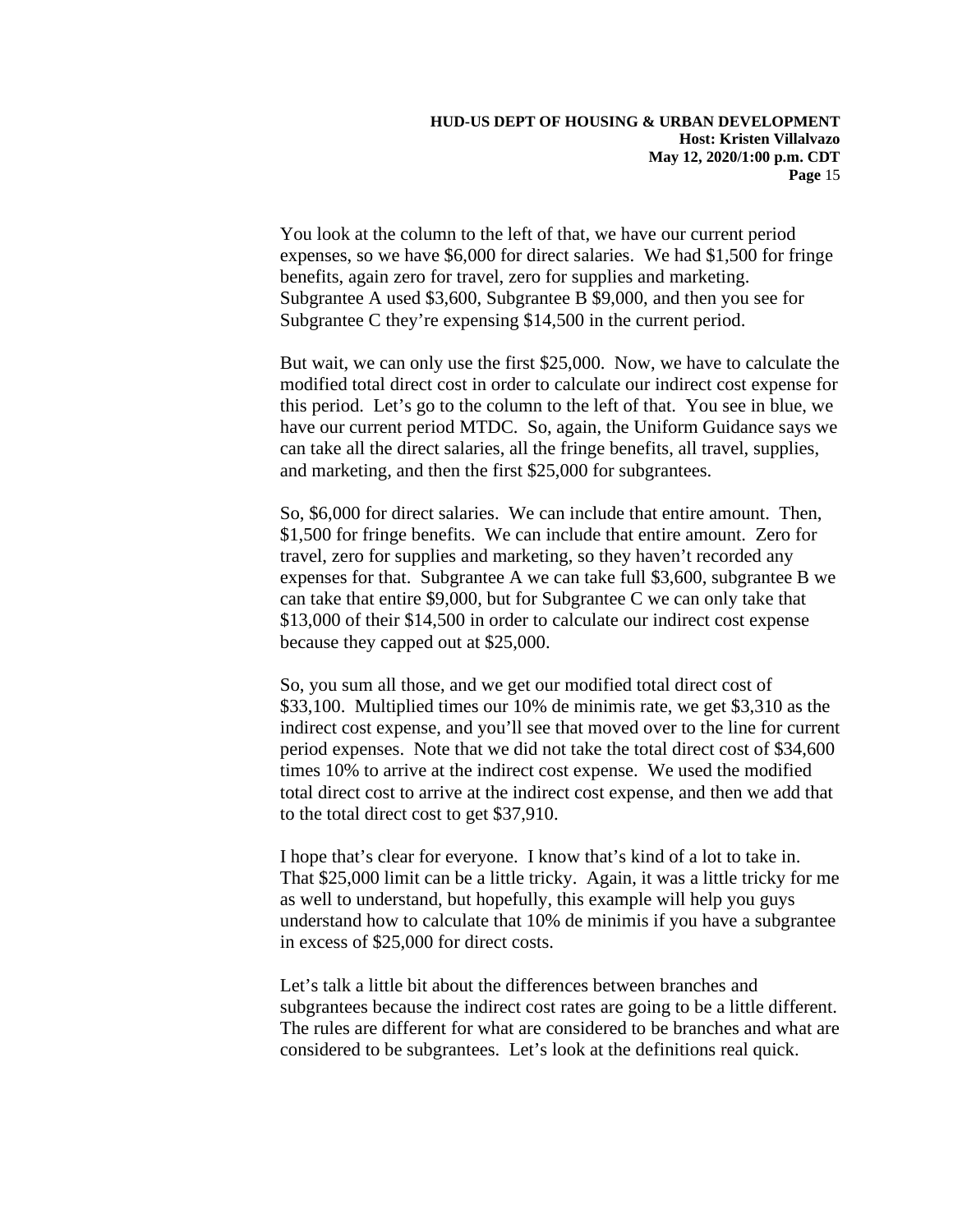A branch is an organizational or subordinate unit of a parent organization. It is not separately incorporated or organized, and they participate in HUD's Housing Counseling program. So, the key there is not separately incorporated or organized. It is essentially a part of the parent organization.

 housing finance agency that receives a subgrant from a housing counseling However, subgrantees are separately incorporated and separately organized. They're an affiliate of a HUD-approved intermediary or state fund under the HUD Housing Counseling grant. Let's see how the rules are a little bit different for each one of these.

 indirect cost rate. So, if a branch is considering using a different indirect 10% de minimis, then the branches must use that same NICRA or that Since branches are a part of the same legal entity as the parent, they cannot apply their own indirect cost rate. They must use the parent's cost rate than the parent, that is not allowed. Since they are a part of the same legal entity, if a parent has a NICRA in place or a parent is using a 10% de minimis. They cannot use a different rate.

 limitation, so while branches can't determine their own indirect cost rate, Conversely, the parent organization does not have to limit application of their indirect rate to the first \$25,000 since funds allocated to the branch are technically not subgrants, and thus they're exempt from the MTDC they don't have to worry about applying that MTDC of the first \$25,000.

 Le's look at subgrantees. Unlike branches, subgrantees are separate legal using. If the parent is using a NICRA or the parent is using a 10% de minimis rate, it doesn't matter. entities from their parent, therefore, they are entitled to apply indirect cost rates using either the de minimis rate or NICRA even if the subgrantee has its own NICRA. So, they do not have to worry about what the parent is

 own 10% de minimis rate, or they can apply for a NICRA and use the the 10% de minimis rate. So, the subgrantees are its own separate legal entity. They can apply their NCIRA, but note that a subgrantee cannot use the parent organization's NICRA. If the parent organization has a NICRA in place, the subgrantees cannot piggyback on that NICRA. They must get their own NICRA or use

 I hope this was helpful for everyone. Again, if you need to access the Here are just some references that we used in putting together these slides.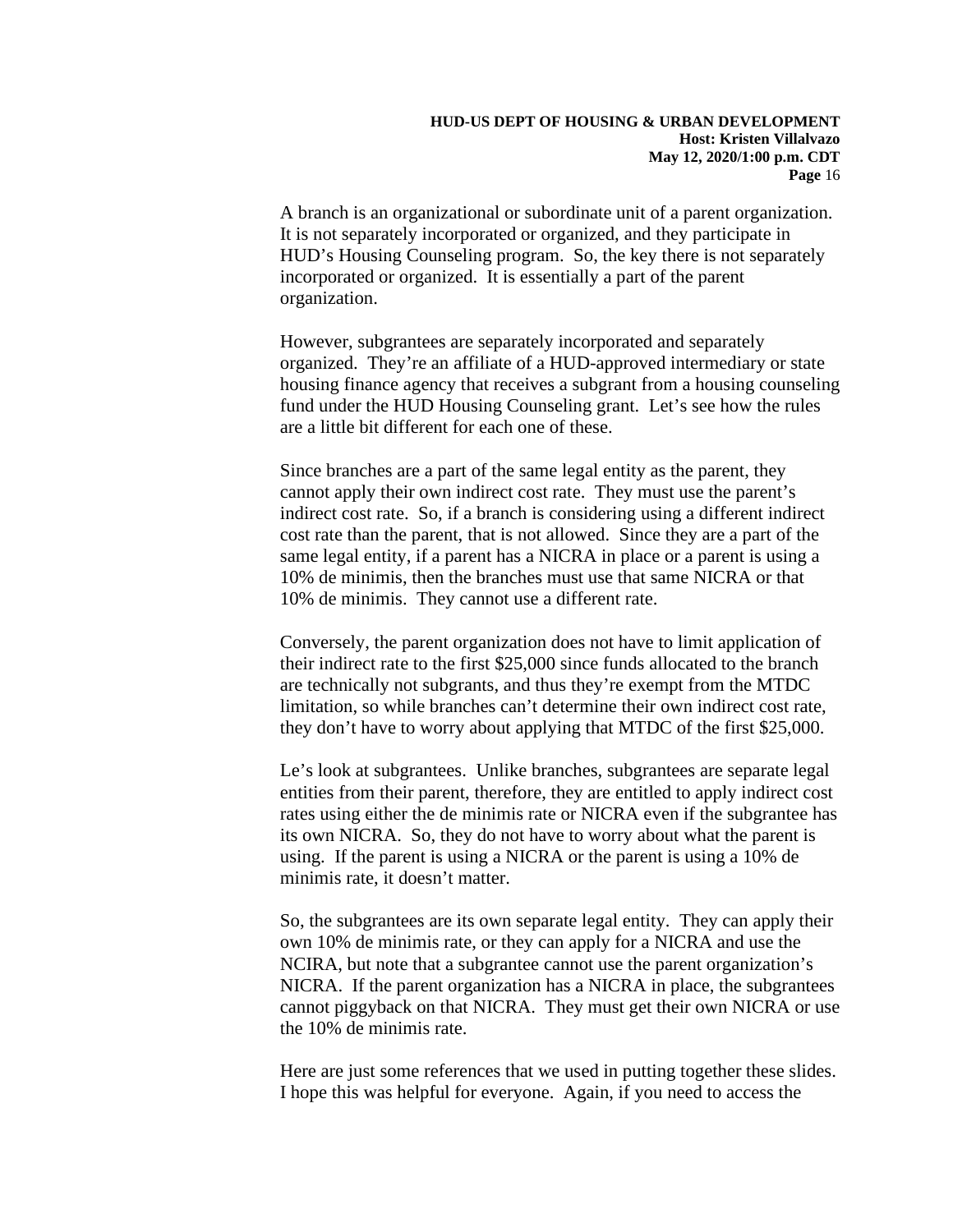Uniform Guidance, I access it every day, I have it saved to my desk top, here are some links that you can go on and find the Uniform Guidance, have it saved down or bookmarked to your computer so that you can access it quickly.

 Here are some of the other references we used. I promise we didn't make information. We also used the FY '19 grant agreement from the Housing Counseling program, so all grantees should have access to that grant agreement. If you need to reference to any of these examples, they'll be in the grant agreement. any of this information up. We also used the HUD Housing Counseling Program Handbook, so here's a link to that as well if you need that

the grant agreement.<br>Hopefully, that was helpful for everyone, that example. Then, just going understanding how to determine direct and indirect costs. through the Uniform Guidance in that handbook to see what parts of the cost principles are most effective. Hopefully, that was helpful for

 Our contact information is included as well, but please use the housing counseling email address that Ginger told you about in the beginning in order to ask any questions. Those will be filtered to us, and then we'll be able to respond to your questions there as well. That information is in Appendix B for the HUD OAC contacts.

 you'll receive a certificate of training from GoToWebinar with the next 48 hours. Please print this out, and save it for your records. It is proof that Like Ginger mentioned in the beginning, if you logged into the webinar, you are now an expert in all things indirect cost and that you were trained by Blair Clarke, so it's an excellent thing to have and print out for your own records.

Ginger, I think you were going to take care of the rest of the logistics side.

 and that will be archived training, not this current one. Virginia One of the things that we have if you go to HUD Exchange, and go into our training archives, if you view any of the past webinars that we've held, you can actually get credit for it. It will go into your record on HUD Exchange. You'll have to register for HUD Exchange, but if you go to the archives, you'll see that little box that says, "Get credits for this training,"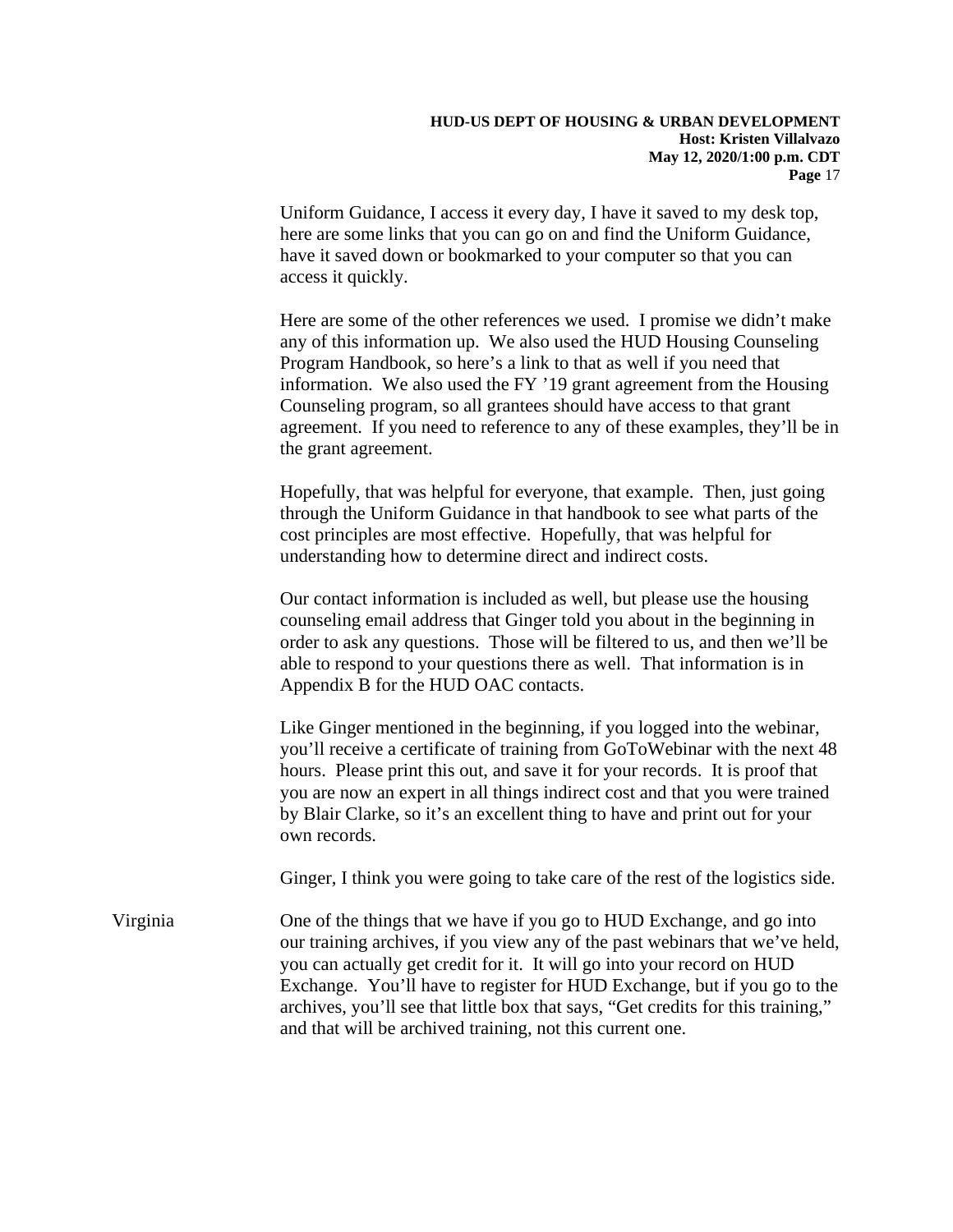do that. So, that's an encouragement to look at our archives and take the Just click on that, and you will go through the system to show you how to training that is really most valuable to you.

 training grantees as well as other training partners, and of course, training like this that Allmond gives. Next slide. This just shows you where you can find that, and our weekly training digest just to keep you updated. It lists all the training by our

Let me do one more thing, and then we can go back to the questions. The next slide. Again, as Blair gave you some of the information on the contact information, if you do not already subscribe to "The Bridge," our newsletter, go ahead and do that on the HUD Exchange site.

 questions. If you have comments on the training, please go into the question box before you sign out, and just tell us if the webinar was useful The next slide. I wanted to go over this before we go back to Blair for to you, to your clients. Are you going to share the information? Just any other comments. We need to have feedback so we can continue to always improve our webinars.

So, Blair, let me turn it back to you for questions. I believe that there were a couple sent in online that Vanessa may be able to go over with you.

stop using it at any time?" Vanessa This is Vanessa McCollum. I'm going to go over the questions that were submitted. The first question is, "Once an agency elects to use the 10% de minimis rate, do they have to continue to use it year after year, or can they

stop using it at any time?"<br>I'm not quite sure what you're getting to, but once you elect to use the particular reason why you want to stop using it, maybe you decide that you want to apply for a NICRA, once your NICRA becomes approved, 10% de minimis rate, you should continue to use it. If you have some you can use that instead of the 10% de minimis, but otherwise, you should just stick with that. If there's a particular situation that comes up, maybe the answer would vary a little bit, but I hope that what I said was useful.

The next question is, "Is it \$25,000 MTDC cap per subgrantee, or as an aggregate for all subgrantees?" The answer to that is the \$25,000 cap is per subgrantee. So, if you have multiple grantees who receive awards over the \$25,000, each subgrantee can charge indirect up to that initial \$25,000.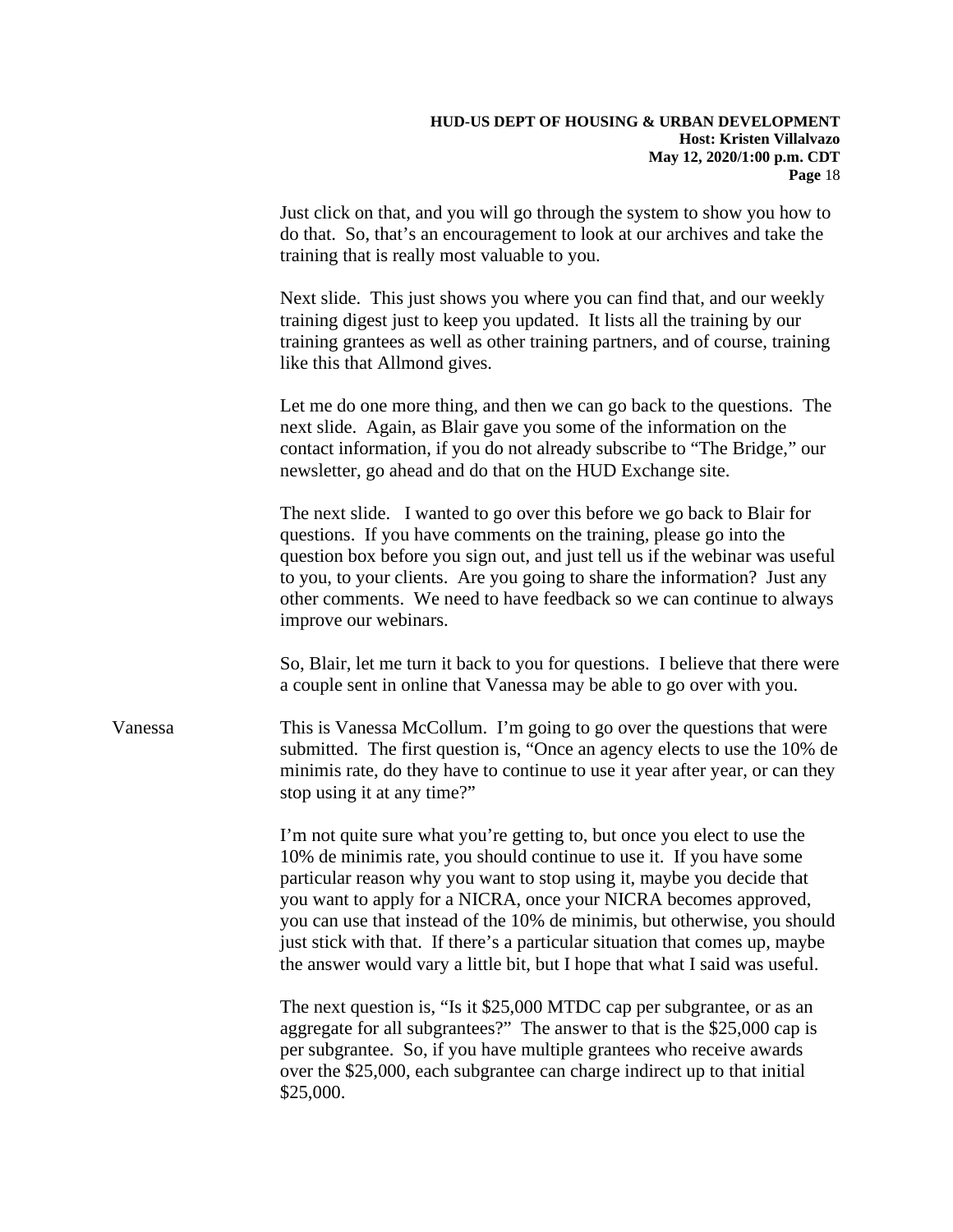### **Host: Kristen Villalvazo HUD-US DEPT OF HOUSING & URBAN DEVELOPMENT May 12, 2020/1:00 p.m. CDT Page** 19

|           | Another question, wow there's a lot. There's a question about a state-<br>negotiated rate. We will have to get back to you on that one because I'm<br>not quite sure what the answer is to that one, but the question is, "We are a<br>subgrantee through NeighborWorks America, and we have a state-<br>negotiated rate. Based on this, we can utilize our negotiated state rate as a<br>subgrantee, correct?" |
|-----------|-----------------------------------------------------------------------------------------------------------------------------------------------------------------------------------------------------------------------------------------------------------------------------------------------------------------------------------------------------------------------------------------------------------------|
|           | I want to say that your state-negotiated rate is different from your federal<br>grant award, so you would need to use a federally-approved indirect rate<br>for your subgrant, and not your state.                                                                                                                                                                                                              |
| Virginia  | Vanessa, I think the rest of the comments are in response to us asking<br>them their opinion as opposed to true questions.                                                                                                                                                                                                                                                                                      |
| Vanessa   | I see one more question, and they asked, "What are the cognizant federal<br>agencies?" Someone from HUD will have to respond to that. Is anybody<br>on the line?                                                                                                                                                                                                                                                |
| Tracy     | Hi, this is Tracy Fields. Right now, there's been a renegotiation of that, so<br>we'll have to get back with you because it was Health and Human<br>Services that was the cognizant agency. I think now they're negotiating<br>for the Department of Interior to be the new cognizant agency, but it's still<br>in the works, so it'll probably be maybe another couple of months before<br>that is approved.   |
|           | I think from what else I heard, there will be something going out to the<br>agencies about an extension of the indirect cost rates that are approved<br>right now. So, just look out for Jerry Mayer's emails on the lists. There<br>will be something eventually going out for it. Thank you.                                                                                                                  |
| Vanessa   | Thank you, Tracy. There are no more questions. If you have questions in<br>the future, you can submit them as Ginger stated earlier, and we can<br>respond to those by email at a later date.                                                                                                                                                                                                                   |
| Virginia  | Operator, are there any questions in the queue?                                                                                                                                                                                                                                                                                                                                                                 |
| Moderator | [Operator instructions].                                                                                                                                                                                                                                                                                                                                                                                        |
| Virginia  | We'll wait a moment.                                                                                                                                                                                                                                                                                                                                                                                            |
| Moderator | We have no questions through the phone.                                                                                                                                                                                                                                                                                                                                                                         |